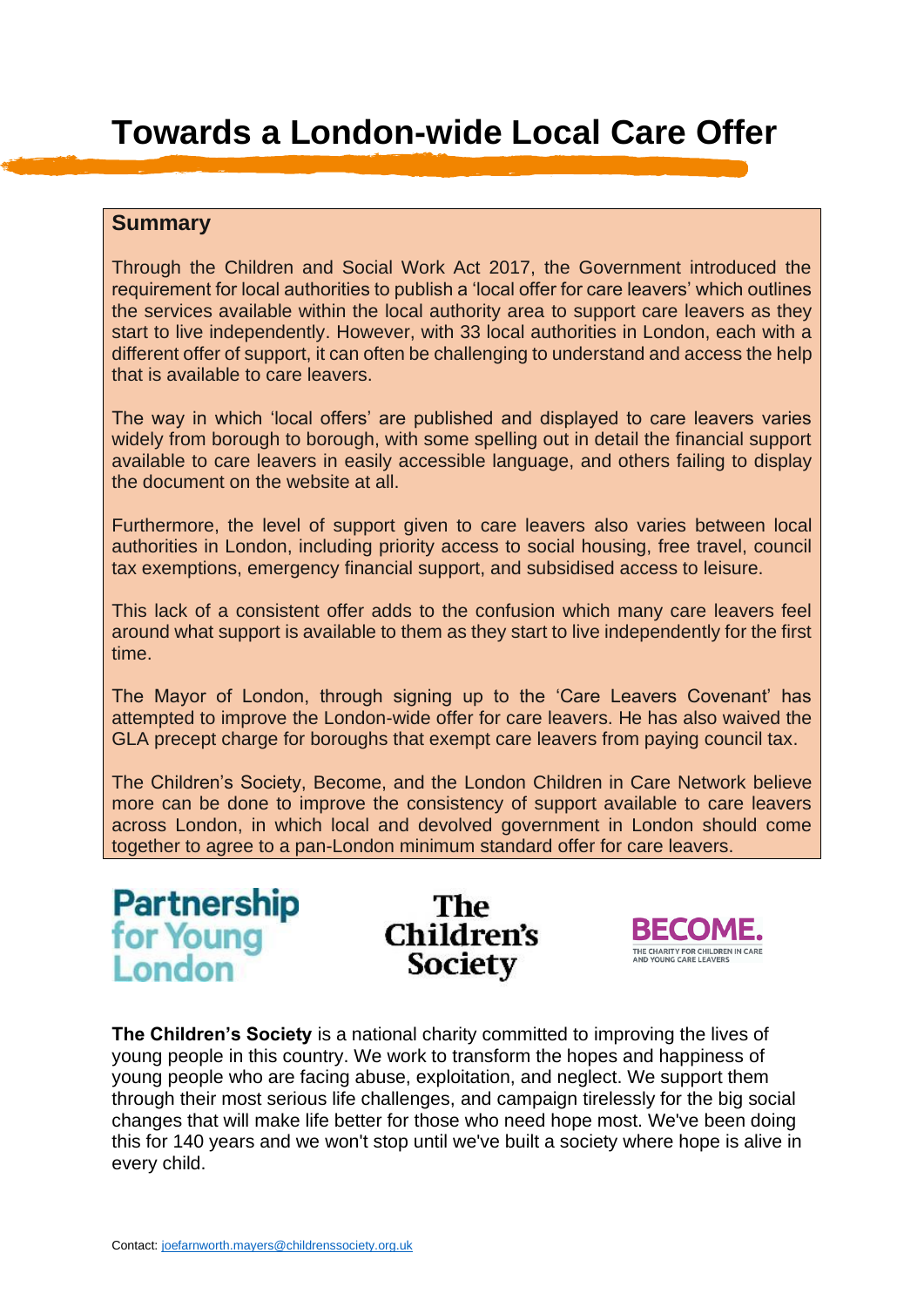**The London Children in Care Network** is part of the Partnership for Young London and is a group designed for and comprised by care experienced young people from across London. The aim is for care experienced young people to be upskilled and provided with opportunities to ensure pathways to progression, as well as being empowered to influence policy.

**Become** is the charity for children in care and young care leavers. Our mission is to help children in care and young care leavers to believe in themselves and to heal, grow, and unleash their potential. We work alongside them to make the care system the best it can be.

## **Introduction**

The Children's Society have a proud history of campaigning to improve the support available to care leavers as they make the transition to adulthood. Our 'Fairer Start for Care Leavers' campaign has seen the introduction of council tax exemptions in 130 upper tier authorities. This means that when these young people start to live independently, they aren't faced with large bills and have the time to get a job, start managing their money, and build a future filled with hope. Working alongside partners, we also successfully campaigned for care leavers to be exempted from the Shared Accommodation Rate up until the age of 25, helping them to maintain their tenancies during the first years of independent life.

We also support care leavers directly through many of our services; for example, in London, our Bright Light programme – delivered in partnership with Catch 22 – supports care leavers aged 16-26 into apprenticeships, employment, education and training, whilst helping them to build confidence, overcome barriers and realise their potential.

Across London, we estimate that there are 15,270<sup>1</sup> care leavers aged 18-25. Like all young adults in London, they will find themselves moving around the city to be closer to opportunities, love, friendships, or to live somewhere more suited to their preferences. Yet as they balance moving across borough boundaries with transitioning to adulthood, numerous challenges arise. Once they move out of the authority they grew up in, they will almost immediately face a drop-off in support available to them, ranging from no longer being a priority on the housing register, to receiving no help with their council tax bill.

Care leavers have every right to move across the city and live a normal and healthy life, without facing significant barriers.

This briefing explores the different levels of support on offer in all 33 London Boroughs, areas of best practice for care leavers, and makes recommendations to enable better co-ordination to deliver a common 'core offer' for care leavers across the city.

#### **Methodology**

The briefing was produced through a desk-based comparison of all 33 local offer documents across London as published today. It examines the services explicitly detailed in the local offers across: the accessibility of the offer; the levels of financial support on offer; help with accommodation; the provisions for the development of education and skills; and health and well-being services. Therefore, in practice whilst local authorities may offer services not

<sup>1</sup> The Children's Society's own estimates, a full explanation of our methodology can be requested.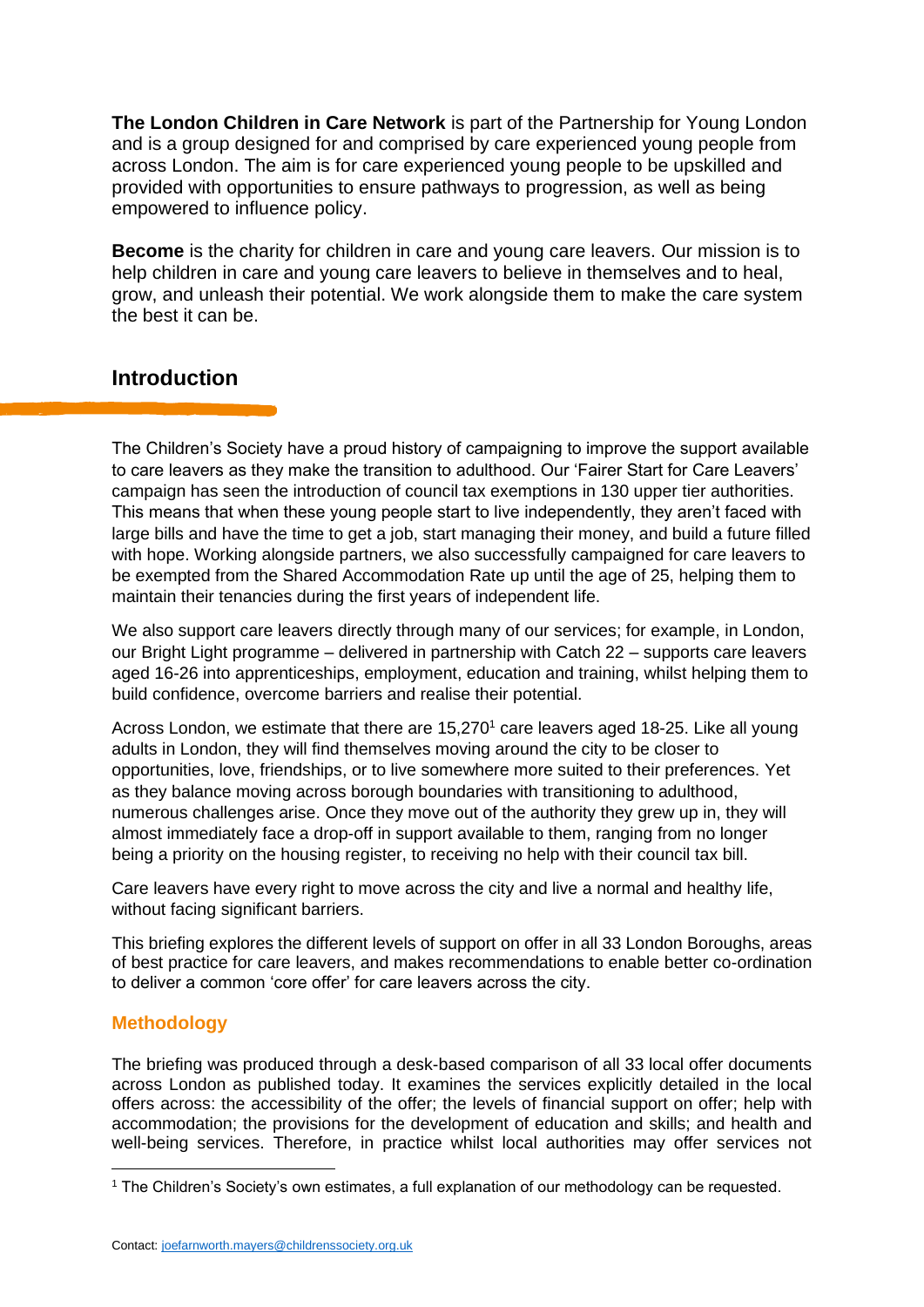detailed in this briefing, if it isn't included in their local offer it doesn't form part of the comparison.

## **London Local Care Offers**

Local authorities have a corporate parenting responsibility to support young people leaving care up until the age of 25. This support includes practical, social, and emotional support that any parent would give their child, from assistance finding accommodation, to helping them secure stable employment.

Councils have a number of statutory responsibilities for children who were in their care, until they are 21, or 25 If they are still in education or training, have a disability, or if the care leaver requests continued support. For example, care leavers aged 16-18 are entitled to financial support to meet their education, training, and employment needs, with those aged 18-21 entitled to a £1,200 bursary if they stay in full-time education, or a £2000 bursary if they go to university.

The Children and Social Work Act 2017 extended support for care leavers, by clarifying in law the role of local authorities as corporate parents, giving care leavers access to their personal advisers until the age of 25, and legislating for the publication of local offers<sup>2</sup> to ensure that every care leavers knows what help and support is available to them locally.

In the local offer, the authority should include all services offered by the council which support care leavers in, or preparing for, independent living. This includes services that the authority is legally obligated to provide to care leavers such as 'staying put arrangements', and discretionary services the council provides, such as travel subsidies. Often, however, there is little distinction made in local offers between the support councils are statutorily obligated to provide and the discretionary services provided to support care leavers.

With 33 local authorities in London, each local offer will provide a different level of support, which can be challenging for care leavers to understand and access the help that is available to them. This is particularly an issue if care leavers are placed in accommodation, or choose to move for work or study, outside of the area in which they were originally in care.

Following campaigning by The Children's Society, 29 of London's 33 local authorities now have some form of policy in place to exempt care leavers from the burden of paying council tax. The Mayor of London has also supported the campaign, by agreeing to waive the Greater London Authority (GLA) precept when a borough has put in place a scheme for care leavers to be exempt from council tax.

Furthermore, the Mayor has attempted to improve the London-wide offer for care leavers, firstly by signing up to the 'Care Leaver Covenant' and committing in his 2021 manifesto to giving care leavers half price travel on TfL services. This is something we wholeheartedly support and look forward to working with the Mayor to implement it. The GLA has also established the London Local Authority Care Leavers Network – bringing together London's local government to explore how support for care experienced young people can be better coordinated and improved.

<sup>2</sup> Whilst Local Authorities and Combined Authorities have corporate parenting responsibilities, and therefore an obligation to publish a local offer for care leavers, the Greater London Authority has no such responsibilities, which complicates attempts to create a city-wide offer.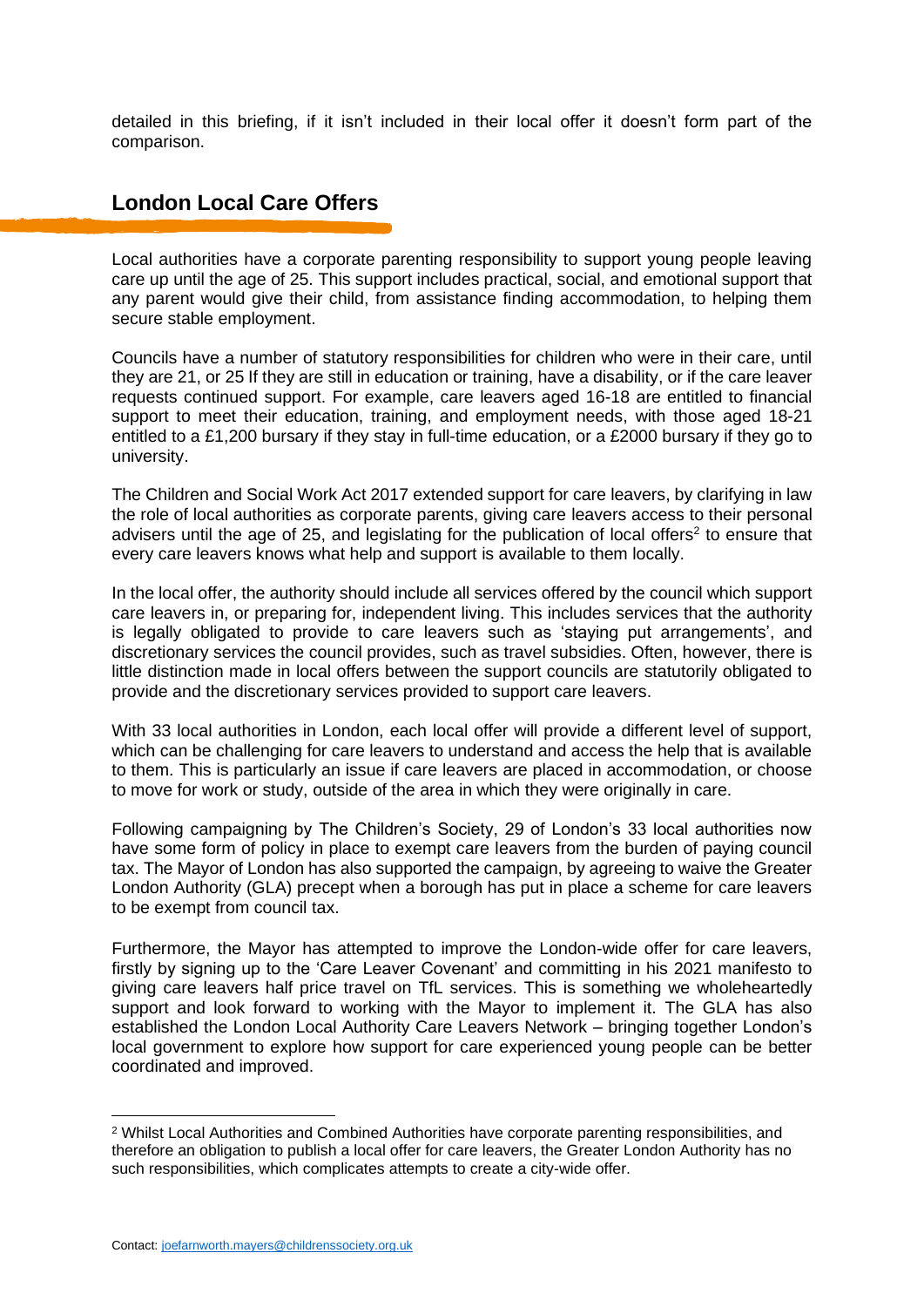Councils across London have a deep history and culture of working in collaboration to make life better for children and young people across the city. We believe this can be used to create a more integrated offer for care leavers across London, so that wherever care leavers were looked after, they know they will be given a minimum standard of support.

## **Displaying Local Offers**

There is currently no central hub which details all of the different local offers in London. Each of the 33 local authorities across London have different ways of publishing and explaining their 'local offer' to care leavers.

Nearly all local authorities in London display their local offer on their website, though there is no standard format across the different councils. For example, 26 of the 33 local authorities in London display a PDF of their local offer on a clearly accessible section of their website, 4 have a dedicated website detailing their local offer, with 3 not clearly signposting to their offer on their website.

The vast majority of young people who contact Become's Care Advice Line have never heard of their local offer, and don't know where or how to access it. Very few have been informed about the local offer document by professionals in their lives. You can't access something if you don't know about it, and this lack of awareness of rights and entitlements creates and intensifies a number of challenges for care leavers.

This lack of a central hub, coupled with differing practices for the publication of 'local offers' across London may be confusing to care leavers, especially if they have to move between boroughs as they start living independently. Local authorities must do more to ensure all care leavers (and the people who support them) are aware of their local offer, where to find it, and how to push for changes which strengthen the offer.

There are some councils which should be commended for displaying their local offer in an innovative and accessible way. Hackney, for example, details he support care leavers are entitled to via a comic strip and Merton spells out their local offer through 32 simple pledges they make to care leavers.

Croydon is also one of the few councils who provides their offer in multiple languages This is especially important in London; in 2020 there were 1,770<sup>3</sup> unaccompanied asylum-seeking children looked after by local authorities across Greater London, many of whose first language may not be English. Become publish their factsheets in Arabic, Kurdish, Pashto, Tigrinya, Vietnamese and Albanian to ensure young people understand their rights and entitlements.

Finally, within each local offer, we have identified a range of different practices outlining the specific level of financial support care leavers are entitled to. Whilst some councils set out in detail the level of financial support care leavers should expect – such as Haringey - others fail to clearly outline what care leavers can access, or how they can make claims for different entitlements.

Local authorities will always want to present their offer in different ways, in some cases designing documents in partnership with care leavers in their area. However, as part of the development of a wider pan-London offer, the GLA should establish and maintain a care leavers hub on its website, compiling all of the local offer documents alongside any other

<sup>3</sup> Department for Education, 2021. *Children looked after in England including adoptions*. [https://explore-education-statistics.service.gov.uk/find-statistics/children-looked-after-in-england](https://explore-education-statistics.service.gov.uk/find-statistics/children-looked-after-in-england-including-adoptions/2020)[including-adoptions/2020](https://explore-education-statistics.service.gov.uk/find-statistics/children-looked-after-in-england-including-adoptions/2020)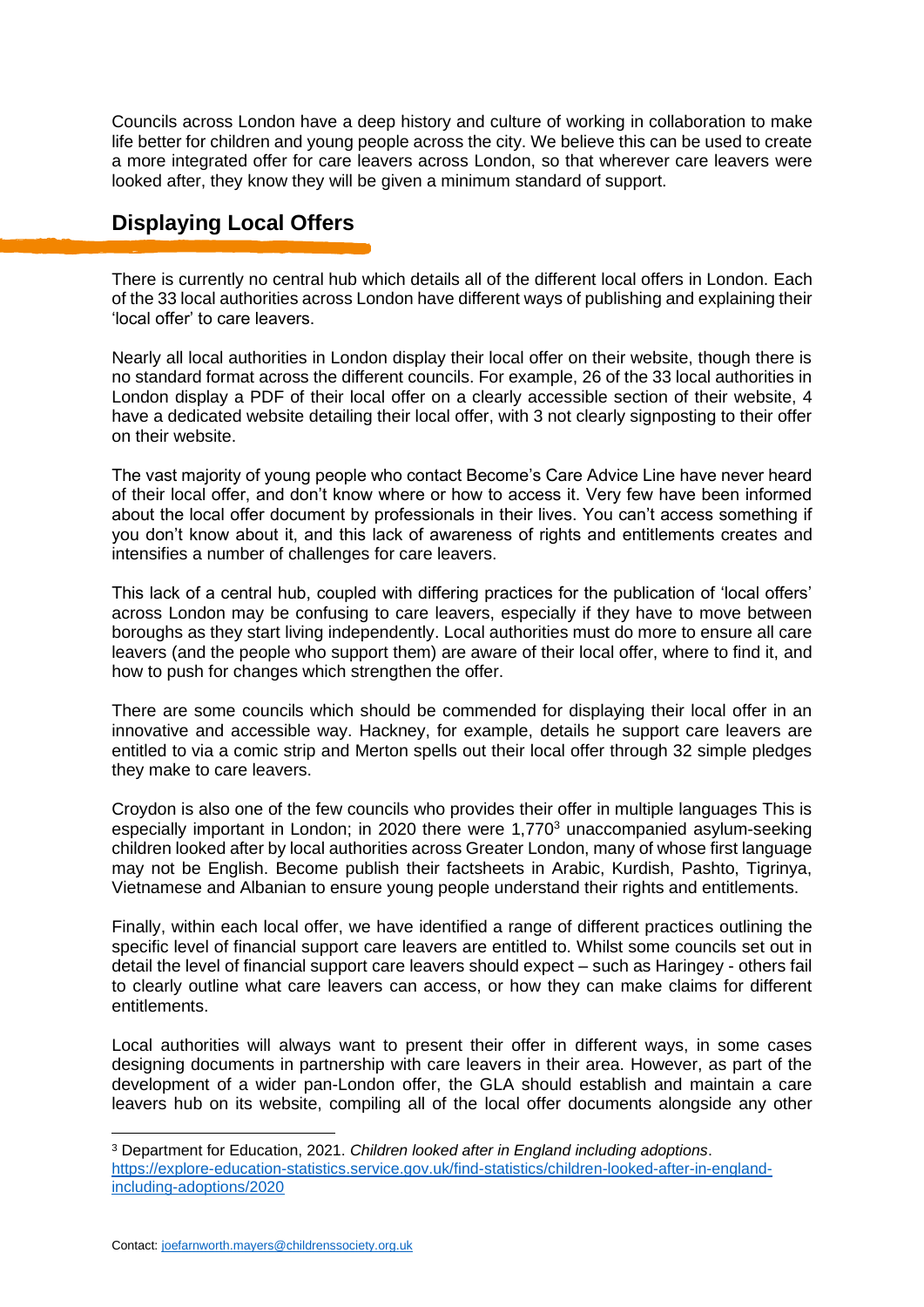entitlements across the city. This would create a "one stop shop" for care leavers to find out about their entitlements, regardless of their local authority.

#### **Examples of best practice**

| <b>Local Authority</b> | <b>Details</b>                               |
|------------------------|----------------------------------------------|
| Croydon                | Provide their local offer in multiple        |
|                        | languages on an easy to access webpage.      |
| Hackney                | Has a comic strip detailing the support care |
|                        | leavers are entitled to from the council in  |
|                        | their local offer.                           |
| Lambeth, Haringey      | Spells out financial support clearly.        |

## **Financial Support**

Our research<sup>4</sup> has found that care experienced young people are a particularly vulnerable group when it comes to managing their finances, especially as they often begin to manage their budget fully for the first time when they move into independent accommodation.

Across London, care leavers will experience different levels of financial support depending on their 'parent authority'. An overview of some of the main areas of support on offer are summarised below:

#### **Council tax exemptions**

Young people leaving the care system are at a high risk of falling into council tax debt. Our Wolf at the Door<sup>5</sup> report into council tax debt showed that the pace of escalation of debt by local authorities could be frightening for care leavers.

Through our campaign 'A fairer start for care leavers', The Children's Society has been asking councils to use their powers under section 13A of the Local Government Finance Act 1992 to exempt care leavers from the burden of paying council tax until the age of 25. In doing so, local authorities can prevent a group of young people who are financially vulnerable from falling into debt and meet their responsibilities as corporate parents. 29 of London's 33 local authorities have some form of policy in pace to exempt care leavers from the burden of paying council tax.

The Mayor of London has also supported this campaign by agreeing to waive the GLA precept when a borough has put in place a discretionary scheme for care leavers to be exempt from council tax.

However, London's local authorities have decided to exempt care leavers in different ways. This means that care leavers placed in accommodation in another borough, or who move across the city, often aren't able to benefit from council tax exemptions.

Some emerging issues have been reported to The Children's Society in the ways in which London Boroughs are implementing council tax exemptions. For example, some local authorities are providing exemption to all care leavers living in their jurisdiction and some are

<sup>4</sup> The Children's Society, 2017. *Claiming after care. Care leavers and the benefits system.*

<sup>5</sup> The Children's Society, 2015. *The Wolf at the Door. How Council Debt Collection is harming children.*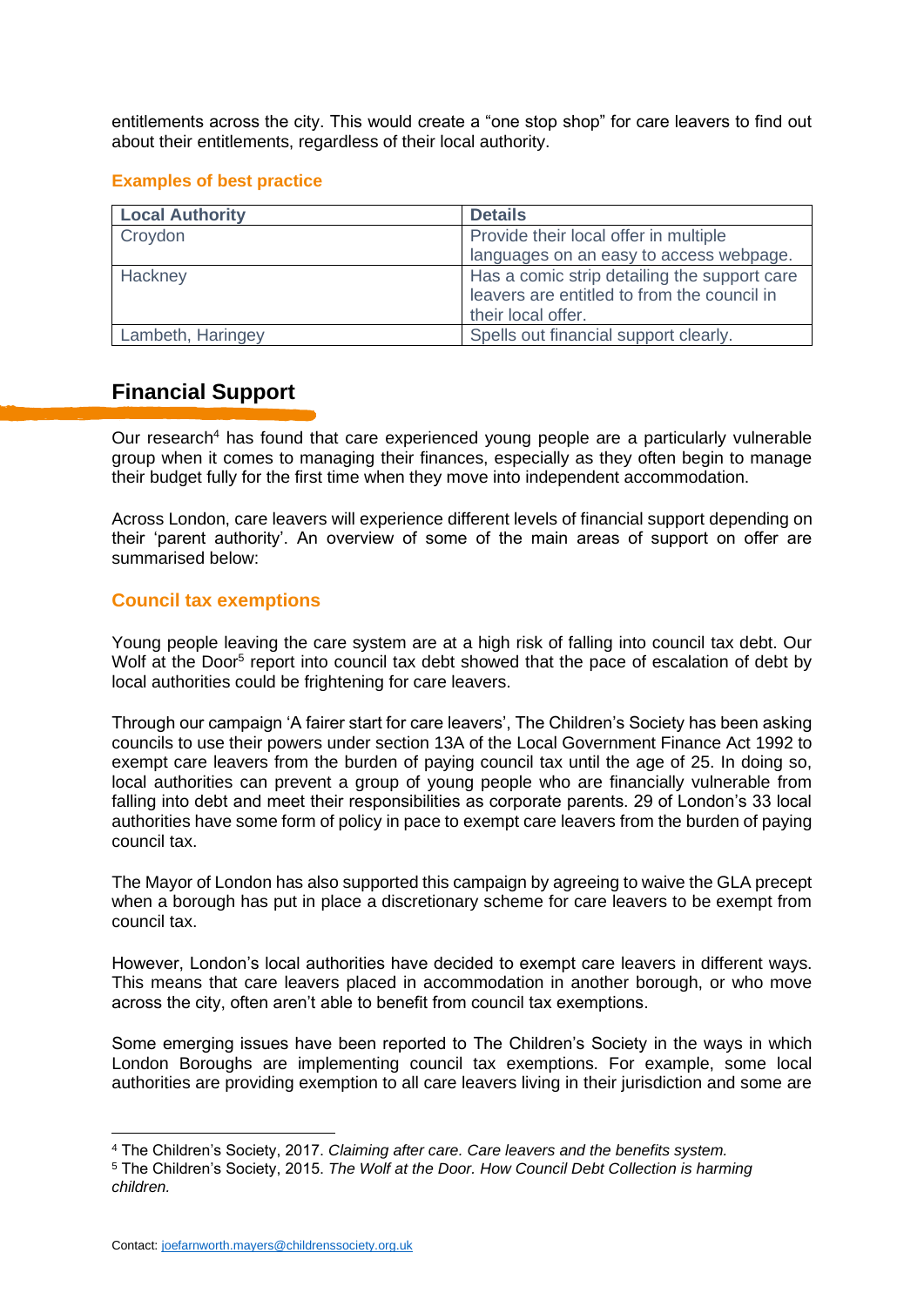not, meaning that a young care leaver who moves away might suddenly face the prospect of paying council tax when they were previously exempt from doing so.

Another issue we have identified is that some local authorities have adopted a means tested exemption for care leavers. Whilst good intentioned, a means-test still means that a care leaver must apply for the exemption and prove their eligibility for it. Our previous research into care leavers receiving and challenging benefit sanctions has shown that only 16.6% of care leavers challenge their sanctions compared to 24% of the general population<sup>6</sup>.

Become have also found that even when some local authorities do offer council tax exemptions for care leavers, this isn't always applied automatically and requires the young person to be aware of this entitlement and contact their local authority to ensure it is applied.

In our view, all policies to exempt care leavers from council tax would benefit from being simplified, with care leavers being fully exempt from paying council tax, up until the age of 25 years. This exemption should apply to all care leavers whether they were in the care of the authority they live now or not. Furthermore, any exemption should be automatically applied to prevent care leavers being unfairly penalised for not being aware of their right to an exemption or how to action it.

#### **Emergency Support and Benefits**

As stated above, care experienced young people are uniquely vulnerable to financial pressures. Without the financial stability provided to the majority of young people by their parents, care leavers are much more likely to rely on support from the social security system. This will mean that most will submit a benefit claim around their 18<sup>th</sup> birthday. Most councils signal that they provide guidance towards making claims in their local offer.

However, there are often long waits between applying for social security and receiving it. Therefore, some councils in London provide discretionary loans or grants to care leavers waiting for their first benefits payment. This practice varies widely from council to council. Greenwich, for example, will pay care leavers £50 a week for up to eight weeks whilst they wait for their benefits payment. Others provide loans, the balance of which is either paid off by the care leaver or deducted from their future financial entitlements.

In times of financial emergency, many councils in London will provide similar loans or grants to care leavers in order to lessen their economic burden. However, 10 councils in London fail to detail the support they offer for care leavers in such situations, and a further 14 offer only vague promises of discretionary support in exceptional circumstances, signposting a care leavers Personal Advisor as the place to go to ask for support.

Having examined Local Welfare Assistance Scheme Policies for all London Councils, some of the 10 councils who fail to detail emergency support available to care leavers, make clear in their policies that care leavers are a priority group for financial support. This lack of cross referencing can lead to care leavers facing financial hardship being unaware about the services available to them, having instead to rely on their Personal Advisor knowing about it. Councils should be more explicit in stating the level of emergency financial support they offer for care leavers, cross referencing with their Local Welfare Assistance Scheme, if applicable.

Furthermore, the offering of loans to assist in times of financial crisis or whilst care leavers wait for welfare payments, has also been identified as a practice in some local authorities in London. Whilst these loans can grant short term relief to difficult financial situations, they may

<sup>6</sup> The Children's Society, 2017. *Claiming after care*.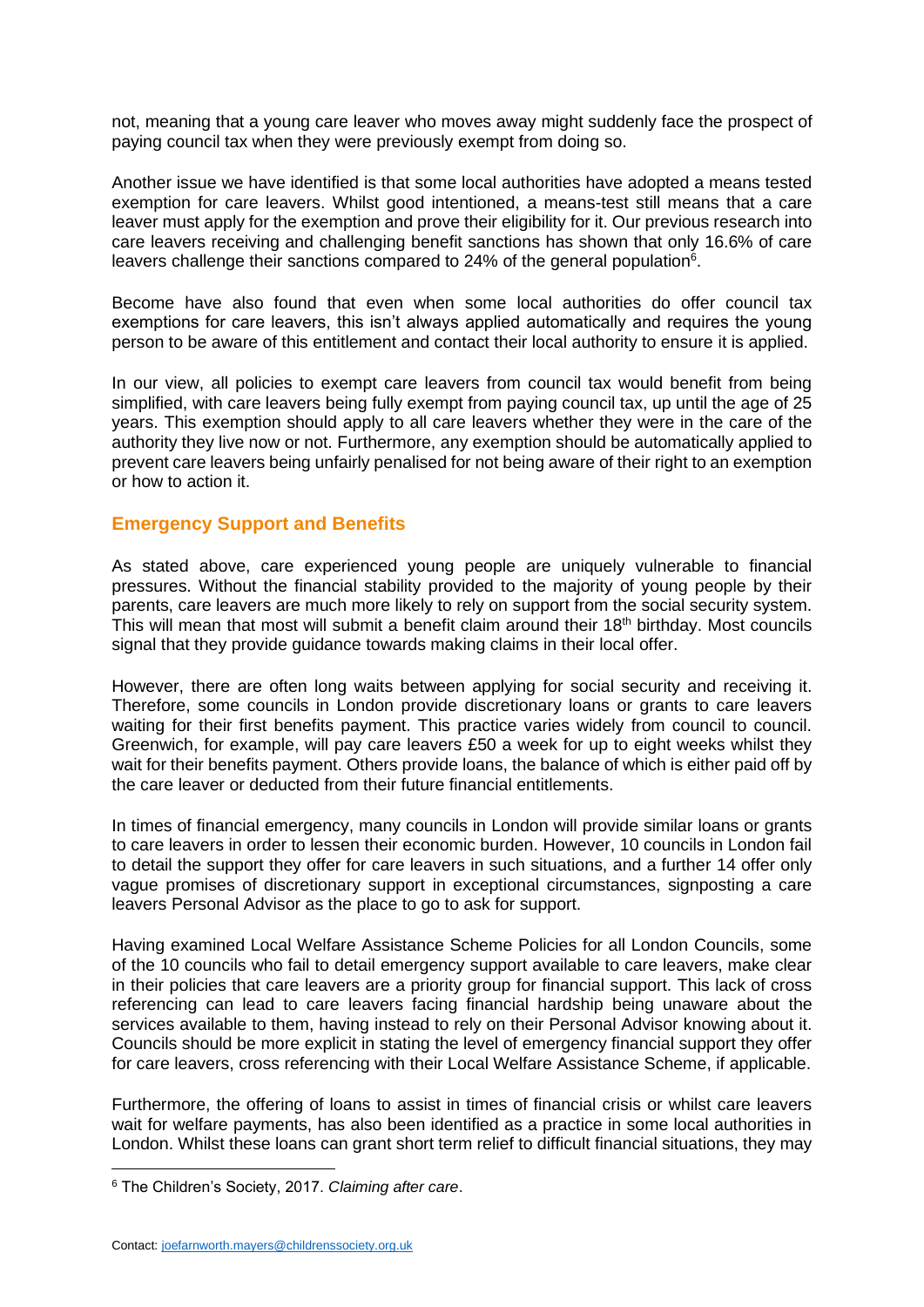make budgeting more difficult for care leavers in the future and lead to unnecessary stress and anxiety.

We believe that to reduce the risk of care leavers taking on further debt, care leavers should receive grants instead from their local council when they face financial difficulties.

Any financial information should also be clearly detailed in an accessible way in the local offer, rather than being represented in an additional financial policy document, which can often be confusing to the reader.

#### **Examples of best practice**

| <b>Local Authority</b> | <b>Detail</b>                                 |
|------------------------|-----------------------------------------------|
| <b>Barnet</b>          | Will provide 4-week subsistence loan to       |
|                        | assist with benefits wait.                    |
| Greenwich              | Provide £50 a week until benefits come in for |
|                        | up to 8 weeks.                                |
| Hammersmith and Fulham | Provide advance on Universal Credit up to 6   |
|                        | weeks whilst waiting for benefits.            |

#### **Help setting up bank accounts, identification, and support with savings**

Often, for young people leaving care, the first time they receive advice about managing their finances are once they have already fallen into debt and financial difficulty. This is compounded by the fact that they will experience a variety of different financial advice depending on their council.

Another barrier care leavers have reported to us is access to important identifying documents, which are vital for opening bank accounts, moving to independent accommodation, and gaining steady employment. Most councils in London, other than Barnet, Sutton, and Waltham Forest, state in their local offer that they provide discretionary financial support for identification and other important documents.

Most of the 33 boroughs – with the exception of Bromley, the City of London, and Sutton indicated in their local care offer that they will assist with setting up bank accounts, with some offering referrals to local credit unions.

Forming positive financial habits as early as possible in life is crucial. This is even more necessary for young people leaving care, who lack the same support network as children living with their families. Therefore, good guidance around savings and investments, so that care leavers can take steps to save for a financially secure future, can be a really important service delivered by councils.

19 councils make clear in their local offer that care leavers will be given access to savings set up in their care, alongside advice and support in how to use their savings for the future. Councils are obligated to open a Junior ISA or Child Trust Fund for care leavers if they were in their care for more than 12 months. Yet this may not be made clear in their local offer. Become have reported that care leavers often experience difficulties accessing the full amount of savings they're entitled to following their time spent in care, especially if they've experienced a number of placement moves.

All local offers should detail the support made available to care leavers to help them access the full amount of savings they're entitled to when they turn 18.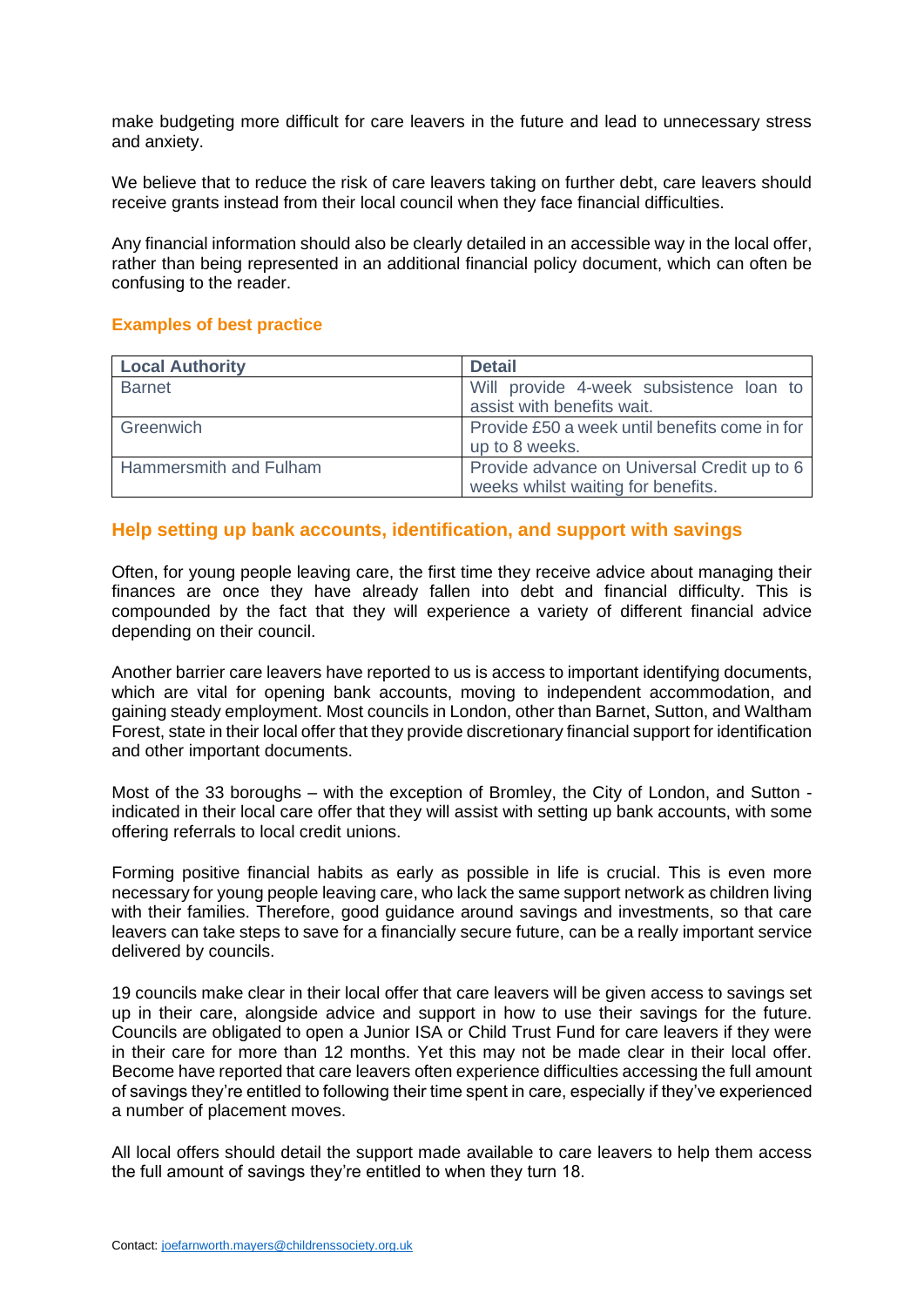#### **Care Leavers with unresolved immigration or asylum status & No Recourse to Public Funds**

It is crucial that a young person's immigration or asylum status is resolved before they turn 18, when certain rights and entitlements, including access to legal aid for separated children and specific pathways to citizenship for those under 18, end. <sup>7</sup>

Once these children transition into adulthood and become care leavers, their situation is made far more complex by their unresolved status, as they may lose out on the support that British and settled care leavers receive. If they leave care without status and are undocumented, they will be subject to 'no recourse to public funds'. This means they lack entitlement to the majority of financial support on offer for care leavers.

Some councils have attempted to lessen the burden on care leavers with unresolved status, but this forms a patchwork of support at best. A growing minority of councils provide financial assistance and support for citizenship applications, which are costly and complicated – this includes Barnet, the City of London, Havering, Hillingdon, and Lambeth.

Greater Manchester has recently renewed it's pledge to support looked after children and care leavers with insecure or unresolved status. Its commitments entail<sup>8</sup>:

- Identify all our looked after children and care leavers with insecure immigration status
- Connect them with legal advice so they can be supported to make the most appropriate immigration applications and challenge immigration refusals
- Support those who are eligible to apply for British citizenship
- Continue to provide access to leaving care services

But on the whole, little support is available to care leavers whose immigration status is still unresolved after their 18<sup>th</sup> birthday. On analysis of the local offers, only Croydon details sustained and specific financial provision available for those care leavers with No Recourse to Public Funds. Care leavers can access a prepaid card which is provided with weekly subsistence payments of £45, fully subsidised rent and utility bills in accommodation sourced by the council, and travel payments for getting to college. Haringey also offers £57.90 per week for up to 4 weeks for those who are NRPF.

| <b>Local Authority</b>                           | <b>Details</b>                                                                                                                                                                                  |
|--------------------------------------------------|-------------------------------------------------------------------------------------------------------------------------------------------------------------------------------------------------|
| Croydon                                          | Provide prepaid card and subsistence<br>payments of £45 per week, subsidised rent,<br>and travel payments for getting to college for<br>those on NRPF.                                          |
| <b>Haringey</b>                                  | Provide £57.90 per week for up to four<br>weeks for those who are NRPF status.                                                                                                                  |
| Hillingdon, Lambeth, Hackney,<br>London, Barnet, | City of   All provide some form of financial assistance<br>for immigration applications. Lambeth,<br>Hackney and Barnet pay for naturalisation<br>on 18th birthday, City of London provide £400 |

#### **Examples of best practice**

 $<sup>7</sup>$  Legal aid is now available to all separated children for their immigration (non-asylum) matters,</sup> including citizenship cases. See [https://www.legislation.gov.uk/ukdsi/2019/9780111188903;](https://www.legislation.gov.uk/ukdsi/2019/9780111188903) [https://www.legislation.gov.uk/uksi/2019/1396/pdfs/uksiem\\_20191396\\_en.pdf.](https://www.legislation.gov.uk/uksi/2019/1396/pdfs/uksiem_20191396_en.pdf)

<sup>&</sup>lt;sup>8</sup>https://secure.manchester.gov.uk/news/article/8729/council\_renews\_its\_commitment\_to\_help\_childr en\_and\_young\_people\_affected\_by\_brexit\_immigration\_changes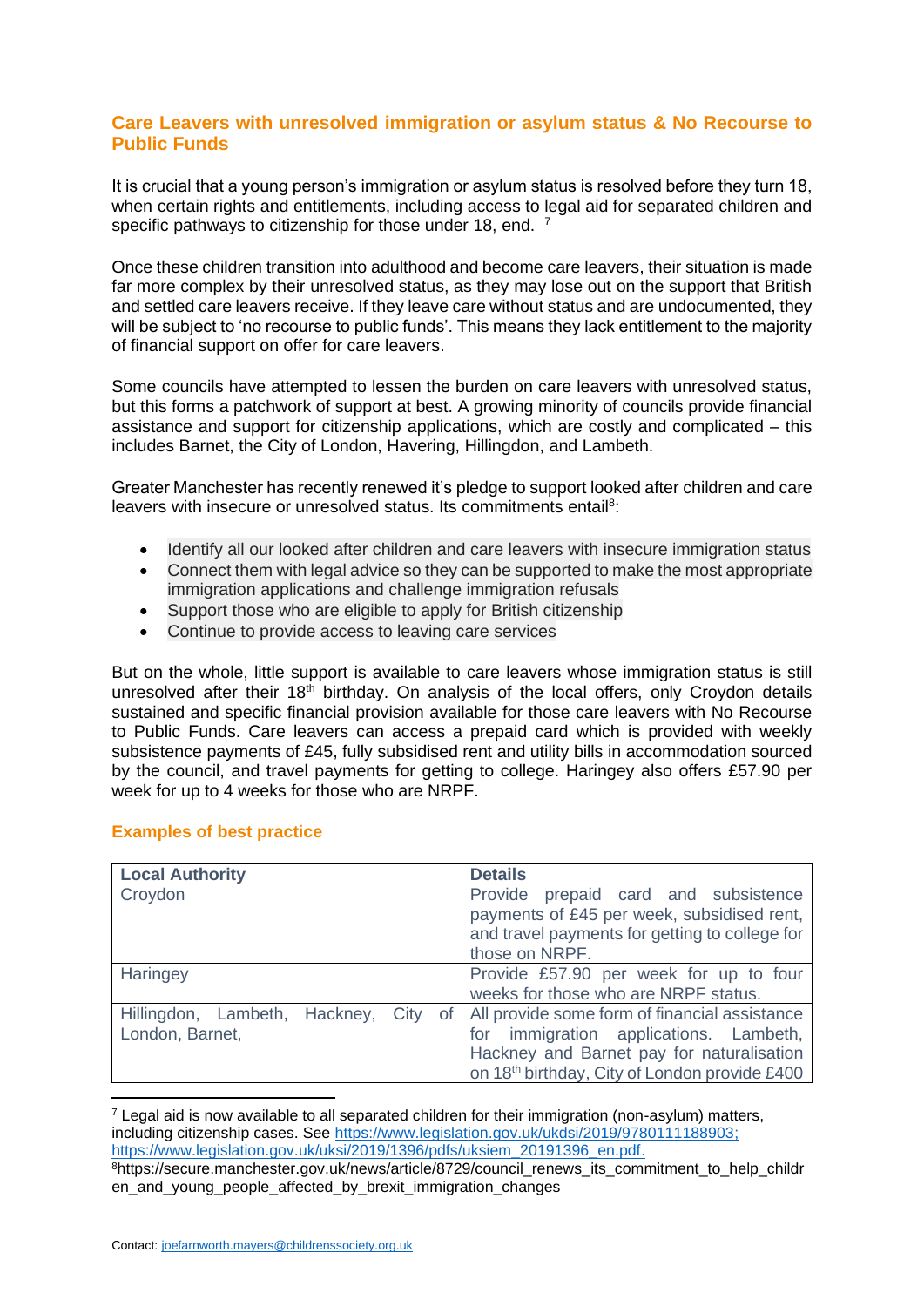| towards | citizenship applications                    | and |
|---------|---------------------------------------------|-----|
|         | Hillingdon pays 50% of naturalisation fees. |     |

#### **Birthdays, festivals, and other significant points in life**

The loneliness of being a care leaver can often be compounded at points of significance in the young person's life.

Many councils in London already provide allowances or cash gifts to young people in their care for milestone birthdays and to celebrate religious festivals, such as Christmas, Eid or Hanukkah. Some councils continue to offer these allowances or gifts to care leavers up to the age of 25, though often at a reduced rate.

Of the 33 London Councils, 19 provide cash gifts or allowances to young people at least up until the age of 21 for birthdays and other important milestones.

| <b>Local Authority</b> | <b>Details</b>                             |
|------------------------|--------------------------------------------|
| City of London         | Provide £50 yearly for birthdays, £100 for |
|                        | wedding gifts, and £200 new baby gift.     |
| Hackney                | Provide between £75-£150 up until the age  |
|                        | of 21 for birthdays.                       |
| Camden                 | Provide between £75-£100 up until the age  |
|                        | of 21 for birthdays.                       |

## **Accommodation**

Depending on their local authority in London, care leavers will have widely different experiences of moving into independent accommodation for the first time.

Issues around housing and homelessness represent 16% of initial enquiries to Become's Care Advice Line, which rises to 18% for contacts from Greater London. This is the largest issue the service supports care-experienced young people with.

Firstly, the Setting up Home Allowance, which assists care leavers with buying essential items when moving into permanent accommodation differs between local authorities in London. Government guidance recommends that this should up to around £2000, however, the value of the leaving care grant varies from £1000 in Redbridge to £2500 In Bromley, £2200 in Tower Hamlets, and £3000 in the City of London.

Practice in administering the Allowance also varies considerably across London. Become have found that the allowance is often used for purposes outside of those suggested in statutory guidance, such as accommodation deposits. Restrictions on how and where it can be spent, alongside the processes for accessing it, also prevent care leavers from acquiring the furnishings or equipment they need. This can force them into their own pockets, creating further financial insecurity. Therefore, local offers should also detail how their Setting Up Home Allowance is delivered, working alongside care leavers to ensure this aligns with their needs and wishes.

The Children's Society believes that care leavers should be given priority need for social housing. Whilst all councils in London list care leavers as possessing some form of priority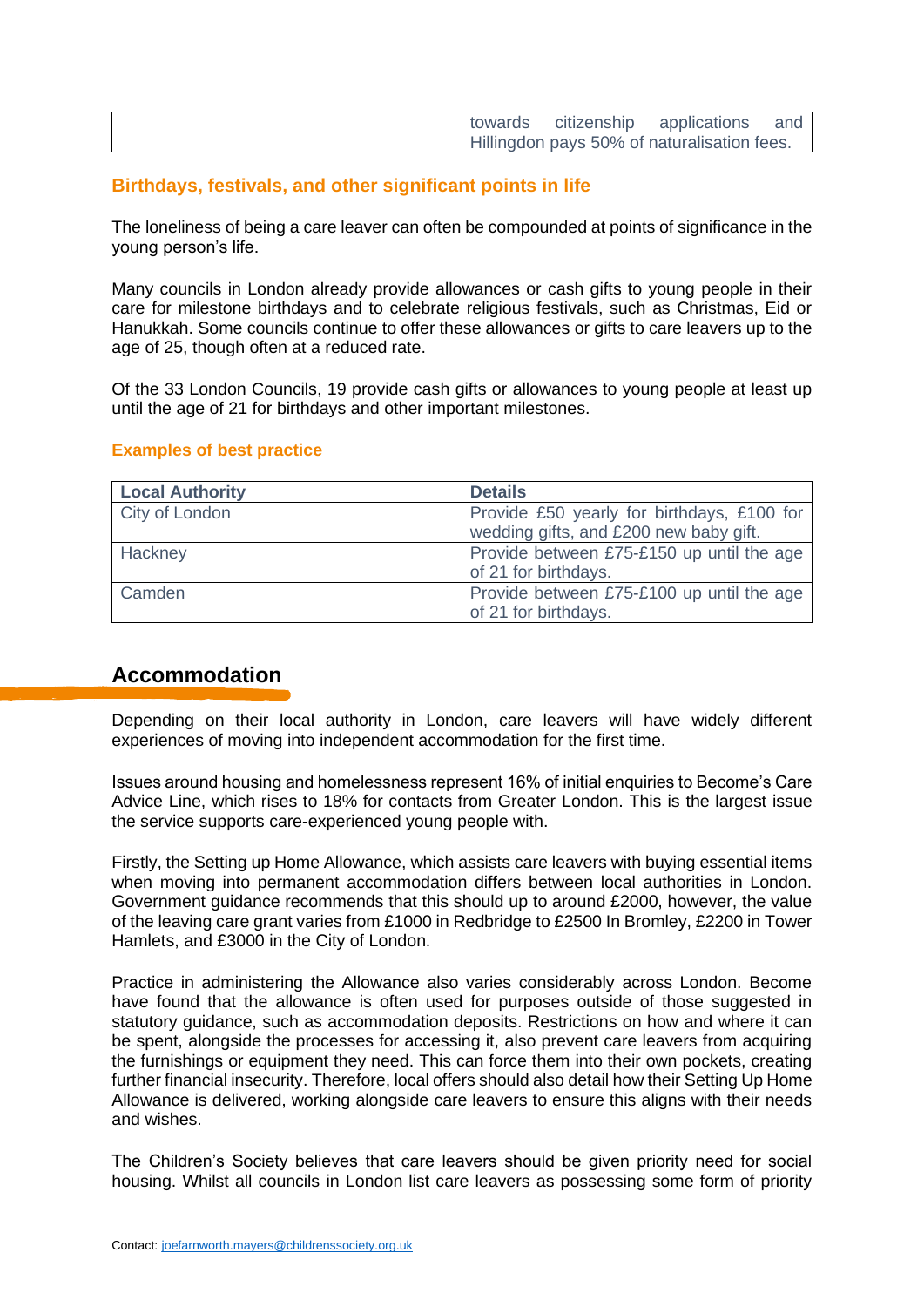status on their Housing Allocation Scheme, this often isn't cross-referenced with their local offer. Currently, only 13 councils in London state in their local offer that care leavers are priority groups for social housing in their area. This means that care leavers may not be aware of their priority status on the housing register in many local authorities leading to confusion when they begin to live independently.

In addition, care leavers contacting Become have reported difficulties in communication between housing services and leaving care teams, with additional barriers such as independent living skills assessments creating even longer waiting times, which leads to instability. Alongside the local offer, local authorities should ensure they have a clear and accessible joint housing protocol for care leavers which follows the Government's good practice advice<sup>9</sup>.

The growing number of young people who live 'out of area' in care creates additional barriers for those accessing housing as a care leaver. Across London, 53% of looked after children in 2020 were placed outside their home authority, of whom 28% were placed more than 20 miles from their home<sup>10</sup>. The area where they now live may not afford them the same priority status for social housing despite their vulnerability, which means young people face a difficult choice: either apply for housing where they currently live based on a weaker 'local connection' claim, or apply in their home local authority where they stand a better chance but sacrifice the relationships, support networks, and opportunities in the area they may now call home.

Due to the short supply of social housing, care leavers are increasingly finding themselves placed in the private rented sector, or in temporary accommodation. Some councils in London may assist with paying for deposits, agency fees, and even the first month of rent in some circumstances. This varies depending on the council, with some only providing support if the care leaver isn't eligible for the discretionary housing payment or social housing.

Some care leavers may also benefit from living in supported accommodation for a period after they first leaving care. For example, Barking and Dagenham Council offer 'Learn 2 Live' Suites for young people that have become settled in education or employment to give them greater support until they are able to manage independent accommodation.

The House Project is a national programme which gives care leavers the skills, experience, and support to create their own home. It acts as an alternative path for care leavers, in which adults and young people in and leaving care work together to refurbish properties that then become their homes, helping to build a long-term community of support. Currently there is a pilot project being run in Islington, with eighteen young people having moved into their own properties.

Once again, it is clear that care leavers face a patchwork of support when they take their first steps towards independent living. A London-wide offer would ensure a consistent housing policy was available to care leavers, enabling them to plan their futures with better ease.

#### **Examples of best practice.**

| <b>Local Authority</b> | <b>Details</b>                               |
|------------------------|----------------------------------------------|
| City of London         | Provide up to £3000 as a setting up home     |
|                        | grant, allow care leavers to remain in semi- |

<sup>9</sup> Department of Education, 2020. *Joint Housing Protocols for Care Leavers Good Practice*. Available [online.](https://www.gov.uk/government/publications/joint-housing-protocols-for-care-leavers/joint-housing-protocols-for-care-leavers-good-practice-advice.)

<sup>10</sup> Department of Education, 2020. *Children looked after in England including adoptions.* Available [online.](https://explore-education-statistics.service.gov.uk/find-statistics/children-looked-after-in-england-including-adoptions/2020) [Accessed 30 May 2021]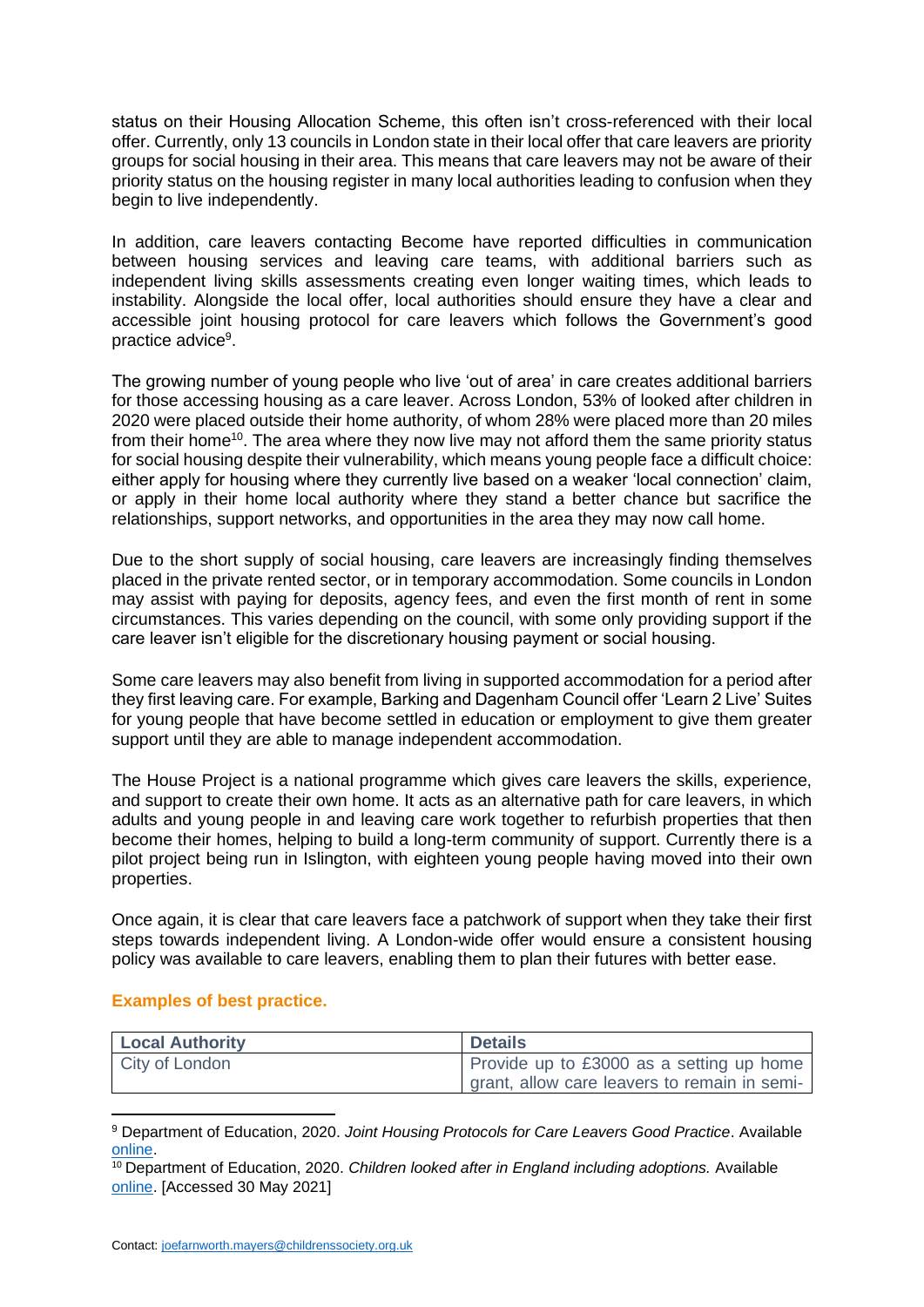|                                                                                                                                             | independent living arrangements until social<br>tenancy is available, and provide Winter<br>Heating money for the first year.                                             |
|---------------------------------------------------------------------------------------------------------------------------------------------|---------------------------------------------------------------------------------------------------------------------------------------------------------------------------|
| Bexley, Brent, Bromley, Camden, Croydon,<br>Ealing, Greenwhich, Kensington and<br>Chelsea, Lambeth, Tower Hamlets,<br><b>Waltham Forest</b> | State that care leavers are prioritised on their<br>housing register and detail the steps they<br>must take to apply.                                                     |
| Southwark                                                                                                                                   | Offers 12 month probationary tenancy to<br>care leavers, and will pay first weeks rent if<br>in housing association and four weeks rent +<br>deposit if privately renting |
| <b>Barking and Dagenham</b>                                                                                                                 | Children and Young People who are settled<br>in employment or education get a 1-2<br>bedroom apartment with license agreement.                                            |
| Hammersmith and Fulham                                                                                                                      | Will pay deposit and 1 months rent. Will also<br>provide payment for emergency<br>accommodation for up to 6 weeks.                                                        |

# **Education, Employment, and Training**

Care leavers often find it difficult to navigate living independently with having a job, training, or remaining in the education system post-18. Often a lack of qualifications and support to find a job conspire to negatively impact on care leavers' self-esteem. Nearly 39% of care leavers aged 19-21 were known not to be in education, employment, or training, compared to around 13% of all 19- to 21-year-olds<sup>11</sup>.

Furthermore, the costs of remaining in education or seeking a job or apprenticeship may be high for care leavers; this includes costs of travelling to and from work or education, clothing for interviews, money for specialist tools and equipment, and course fees. Care leavers also require extra support in sustaining employment, whether through expert advice and skills development or access to subsidised travel, or other job-related expenses.

Care leavers seeking education, employment, or training, face a variety of policy offers depending on their 'home' authority in London. 16 local authorities state in their local offer that they offer some form of travel subsidy if care leavers remain in education or training. For example, Hackney supplies an 18+ zone 1-6 travelcard if the care leaver is in education and training. Kensington and Chelsea will support with transport costs to training or job interviews and also supplies £15 a week for lunch money if they are in work.

18 local councils in London state that they will give some support for job related expenses, ranging from providing clothing for job interviews, support to by specialist equipment or uniform, to paying course fees. Southwark Council provides all care leavers in higher education with a laptop worth up to £400, up to £100 for books and field trips, and up to £200 per year towards course fees and awarding body costs.

Become's dedicated Advice and Support Officer for Further and Higher Education regularly supports care leavers with their educational journeys. Enquiries around education represent 11% of all contact with their Care Advice Line, with advice and support needs including finances, accommodation, support for postgraduate study, and making applications to college or university.

<sup>11</sup> Department of Education, 2020. *Children looked after in England including adoptions.* Available [online.](https://explore-education-statistics.service.gov.uk/find-statistics/children-looked-after-in-england-including-adoptions/2020) [Accessed 30 May 2021]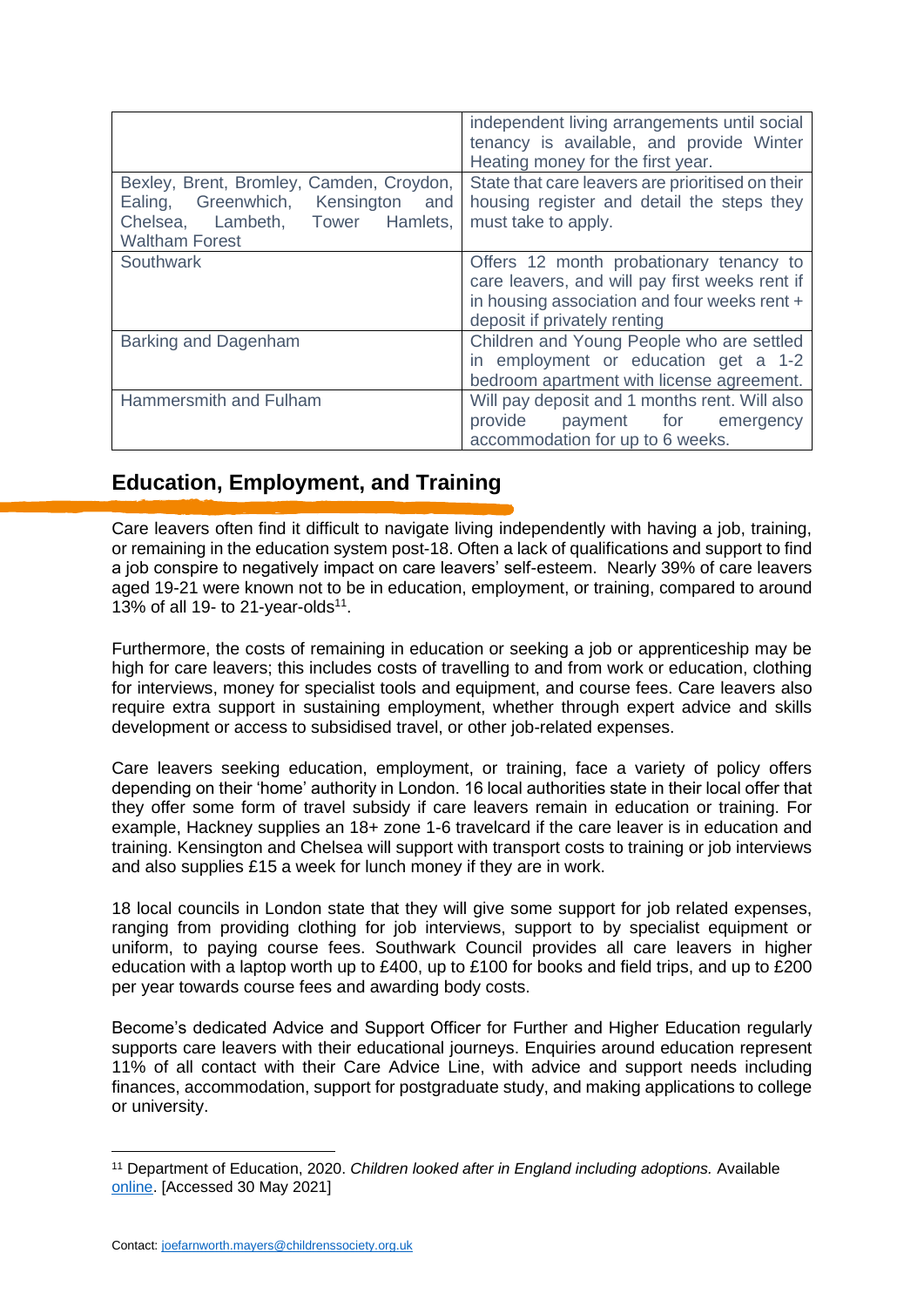It is a requirement that all local authorities provide care leavers accessing higher education with a bursary of £2000, normally split evenly across the duration of their course. However, Become have found that the timing and delivery of this bursary often prevents it from being used as effectively as it could. Local offers should be clear on when and how this bursary is delivered, along with any other entitlements for care leavers in higher education or other training routes. Some Local Authorities provide gifts upon graduation, such as the City of London, Croydon and Harrow. Others provide financial assistance for accommodation during vacation, including Camden, Ealing, and Hillingdon.

In his recent manifesto, the Mayor of London promised to introduce half price travel on TfL services for all care leavers. This will make a huge difference to all care leavers, not just those in employment, education, or training.

Apprenticeships are often seen as a good employment option for young people, although care leavers may be put off by the low levels of pay and entry requirements, especially the requirement to have up to five GCSEs at grade A\* to C. Therefore, it is positive to see that some London Councils offer traineeships or apprenticeships to care leavers. For example, Waltham Forest have a number of apprenticeships with the council specifically for care leavers. Other councils also provide the offer of 1-1 tuition and 'Virtual Schools' to help care leavers improve their skills.

A London-wide offer for care leavers, working with the Mayor and all local councils, could establish a dedicated programme to support care leavers to access meaningful education, training, and employment opportunities across London. This could include priority for any apprenticeships local authorities may have on offer, 1-1 tuition, and help with writing CVs and applying for jobs.

| <b>Local Authority</b>         | <b>Details</b>                                                                                                                                                                                  |
|--------------------------------|-------------------------------------------------------------------------------------------------------------------------------------------------------------------------------------------------|
| <b>Brent</b>                   | Up to 10 apprenticeships available to care<br>leavers a year. Traineeship programme<br>offered twice a year for all care leavers who<br>don't have qualifications for apprenticeship<br>scheme. |
| Hackney                        | Provide zone 1-6 travelcard if in education,<br>employment, or training.                                                                                                                        |
| <b>Hillingdon and Hounslow</b> | Offer to pay for driving lessons and theory<br>test if in education, employment, or training                                                                                                    |
| Lambeth                        | Pay FE course fees subject to assessment                                                                                                                                                        |
| Southwark                      | Provide up to £400 for a laptop, and pay for<br>job related expenses for clothing, travel, and<br>lunch money. Also provide £300 per year for<br>travel around London.                          |

#### **Examples of best practice**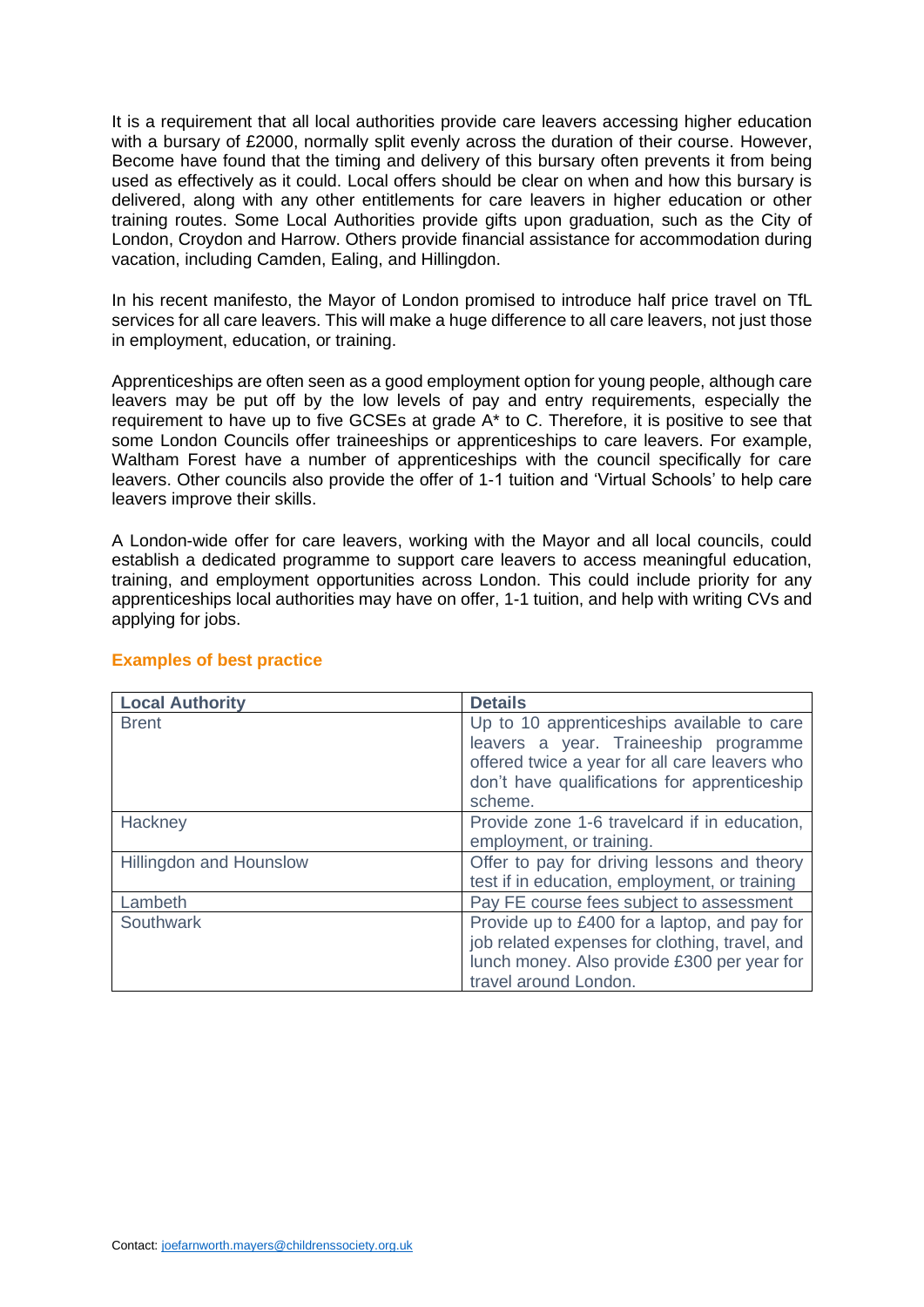#### **Our Work – Bright Light**

Bright Light is a pilot programme delivered by Catch22 and The Children's Society to support care leavers into education, apprenticeships, employment, and training. Through 1:1 support from coaches, alongside specially created job fairs and group sessions, participants can build their confidence, overcome barriers, and realise their potential.

At the time of his referral, Karl was studying for A Levels in Business Studies, Sociology, and Media Studies, but this was disrupted by the pandemic. Karl moved to a new home four times during 2020, with the Bright Light team having to adapt to new ways of working.

Karl was eager to work with his Bright Light Career Coach, being supported with CV reviews and adjustments, help writing cover letters, and assistance registering with online jobsites. Eventually, Karl applied for a Business Administration apprenticeship with the London Borough of Enfield. The application as in-depth, with practical elements he had never come across before. Additionally, he required work clothing and encountered travel expenses.

Working with his Bright Light Career Coach for further support, they worked on mock interviews and Karl received financial support for both appropriate interview attire and travel expenses. Karl was successful in securing his role, and the Career Coach continues to have monthly check-ins with him. Both Karl and his employer are thrilled with the placement.

## **Health and Well-Being**

Leaving care can present young people with new challenges to their physical and mental health. Often the services care leavers were previously entitled to as children are no longer available once they turn 18, with young people facing a drop-off in support. Looked after children and care leavers are also between four and five times more likely to self-harm in adulthood than the general population<sup>12</sup>, yet there is often very little support as young people leave care, or need to transition from CAMHS to adult mental health and well-being services. Newham Council states that they will support care leavers with the transition from CAMHS to adult mental health services, but this practice isn't replicated across all London Councils, meaning that care leavers in some London boroughs will find it more difficult to access mental health services in the future.

For care leavers, building healthy habits and lifestyles often can be difficult, especially if they are facing financial difficulties, living in unsuitable accommodation, or have a limited support network. 14 councils across London state they offer some form of subsidised leisure for care leavers, allowing them to exercise without worrying about the financial cost. Some councils achieve this subsidy through a bursary which care leavers can apply for. For example, Greenwich Council allows care leavers to apply through the Health and Wellbeing panel for up to £150 per year for gym membership. Other councils may provide care leavers with discounts or free access directly through partnership with council run leisure centres, such as Newham or Lewisham.

Some councils also provide some additional support to improve care leavers health, with Barking and Dagenham offering yearly assistance with new glasses and dental costs, Ealing paying the cost of prescriptions, and Lewisham covering the cost of transport to go to health appointments. Whilst care leavers may be entitled to free prescriptions due to receiving

<sup>12</sup> Department of Health, 2012. *Preventing suicide in England: A cross-government outcomes strategy to save lives*. Department of Health, London, pp.22.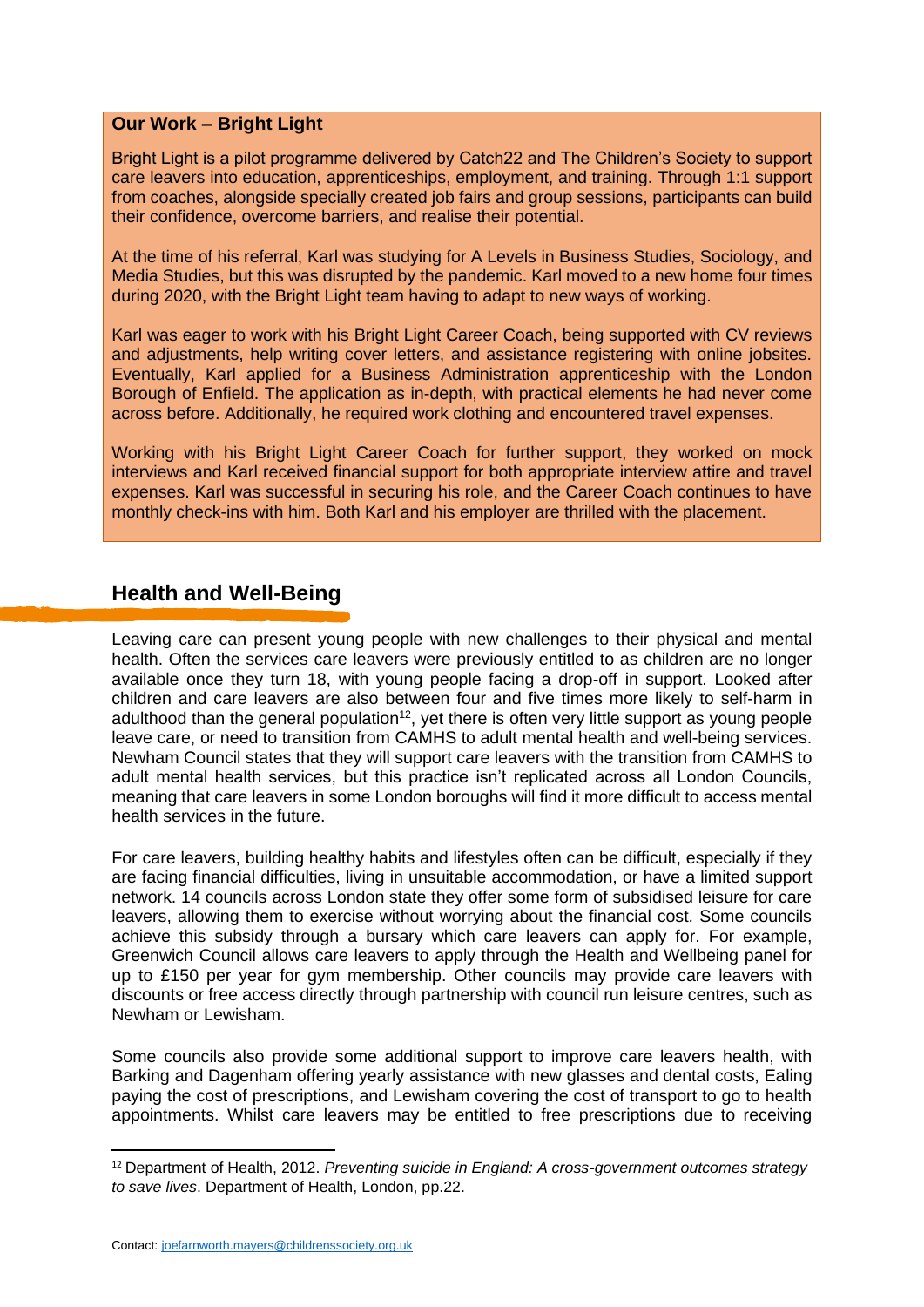benefits, in practice it can be difficult for them to know if they are eligible and apply for the discount.

#### **Examples of best practice**

| <b>Local Authority</b>                                                                 | <b>Details</b>                                                                                                                                              |
|----------------------------------------------------------------------------------------|-------------------------------------------------------------------------------------------------------------------------------------------------------------|
| Haringey, Hillingdon, Merton, Newham, leavers.<br>Redbridge, Tower Hamlets, Wandsworth | Barnet, Bexley, Greenwich, Hackney, Provide some level of subsidy for local<br>Hammersmith and Fulham, Harrow, leisure centres and exercise classes to care |
| <b>Barking and Dagenham</b>                                                            | Provide support for costs towards glasses<br>and dentist.                                                                                                   |
| Ealing                                                                                 | Pays prescription costs.                                                                                                                                    |
| Lewisham                                                                               | Pays transport costs to health appointments.                                                                                                                |
| City of London                                                                         | Funding is considered for mental health<br>services.                                                                                                        |

## **Further Policy Innovations**

Across London, there are examples of local authorities going beyond their statutory obligations to care leavers to deliver innovative solutions to the problems they face when they begin to live independently.

Digital exclusion is a problem which care experienced young people face acutely. Despite requiring access to the internet for education and employment opportunities, a report by the Partnership for Young London and The Pan London Children in Care Council<sup>13</sup> found that almost half of young care leavers faced difficulties connecting to the internet daily. This digital divide has been exacerbated by the COVID pandemic, with young people missing out on socialising with their peers, work, and education. Therefore, it was positive to see Islington Council commit to providing all care leavers with free Wi-Fi in their first year of living independently – it is also the first local authority in the country to do so.

As explored in the Education, Employment, and Training section, care leavers often struggle with some of the extra costs associated with seeking education or employment opportunities, especially with regards to paying for specialist tools or equipment or travelling to work. Some jobs may require individuals to be able to drive which is another significant cost facing care leavers as they enter the world of work. To mitigate some of these costs, both Hillingdon and Hounslow Councils offer some of payment for driving lessons and tests for care leavers, as long as they are in education or employment.

Another issue which has been reported to us has been the lack of spaces available to care leavers to drop in to for support. In Romford, The Cocoon, one of the few dedicated support hubs for children in care and care leavers in London, was opened in 2017. The centre provides a safe space for children and young people living in care or leaving care, where they can meet with key workers and progress with personal development.

<sup>13</sup> Partnership for Young London and Pan London Children in Care Council, 2020. *The Digital Divide: Internet Access for Care Leavers*. [https://www.partnershipforyounglondon.org.uk/post/the-digital](https://www.partnershipforyounglondon.org.uk/post/the-digital-divide-internet-access-for-care-leavers)[divide-internet-access-for-care-leavers](https://www.partnershipforyounglondon.org.uk/post/the-digital-divide-internet-access-for-care-leavers)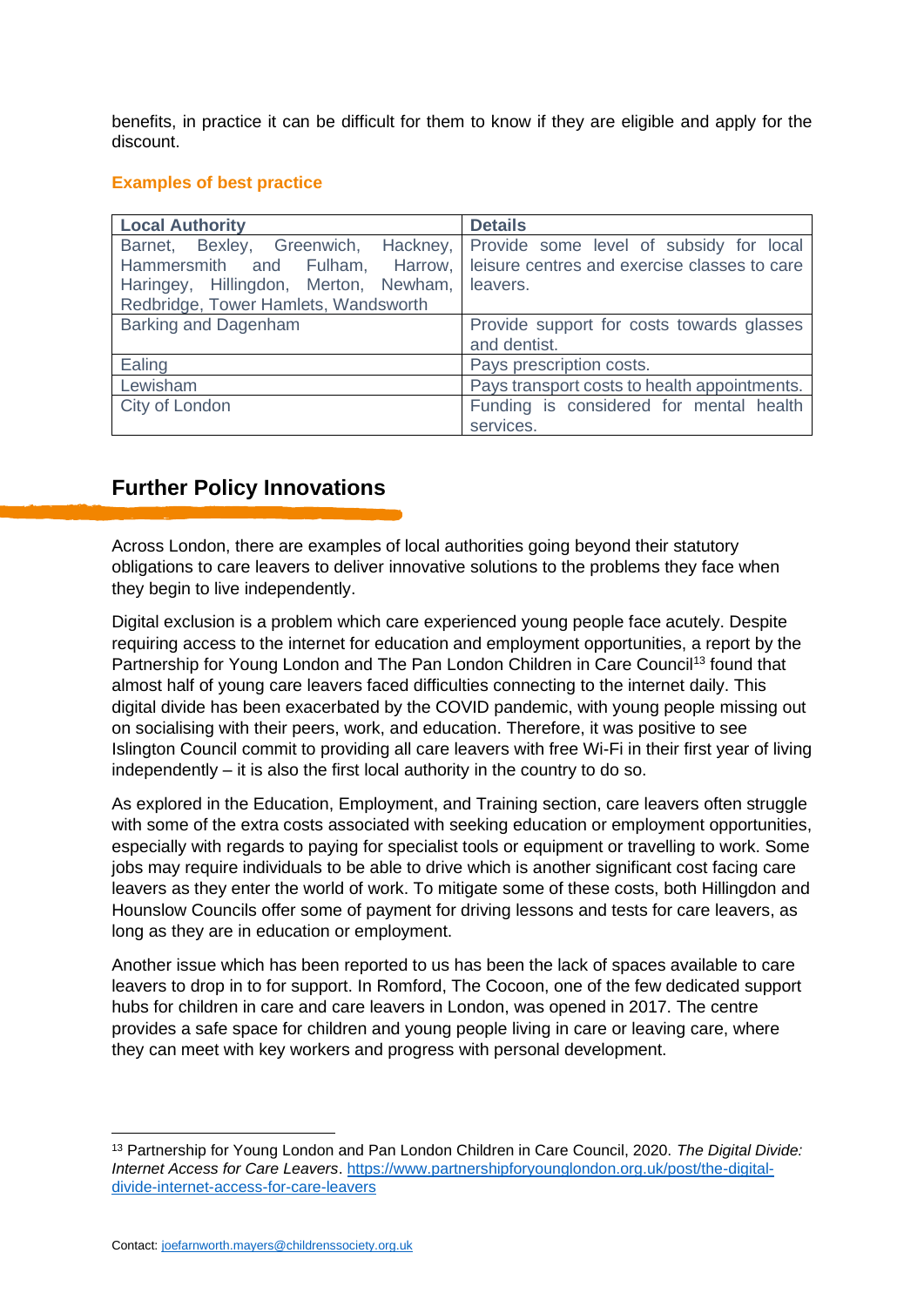## **A model to emulate? The Greater Manchester Care-Leavers Pledge**

The ten local authorities which make up the Greater Manchester Combined Authority established a Greater Manchester-wide Care Leavers Trust in early 2019 to deliver improvements in support for care leavers across the city region.

One of the trust's first policy initiatives was to agree a council tax exemption for all care leavers, until the age of 25, across Greater Manchester irrespective of the care leavers' 'parent authority'. The council tax is designed to be just one part of a suite of support GMCA and local councils will offer to care leavers, with the trust committed to developing and implementing a Greater Manchester Care Leavers common core offer, setting out a consistent minimum offer of support across the conurbation.

The offer comprises the **five** following elements:

- That no care leavers will be classified as being intentionally homeless.
- Care leavers will be able to access a clear, consistent education, employment, or training offer.
- There will be access to a mentor for every care leaver that wants one.
- Care leavers will be supported as a priority group within the health economy which includes free prescriptions for care leavers up to the age of 25.
- Free transport for care leavers across GM until the age of 21.

We believe that local authorities in London, and the Greater London Authority, can follow the example of Greater Manchester, and should seek to develop a common local offer for care leavers across the city. Whilst we recognise that there are different governance arrangements in Greater Manchester, with political will and cross-partnership working, we believe a similar set of arrangements could be put in place across London for the benefit of care experienced young people.

## **Recommendations for a pan-London Offer**

As explored throughout this briefing, care leavers experience a variety of different responses and opportunities depending on their 'parent' authority. This lack of a consistent offer of support for care leavers across London adds to the confusion that many feel as they begin living independently.

Therefore, The Children's Society believes that all London Councils and the Greater London Authority should come together to agree to a pan-London 'common core' offer for care leavers. This would mean that care leavers who have been in the care of any London authority will have a consistent minimum package of support available to them as they transition to adulthood.

We recognise that the development of a pan-London offer is no easy task and will require multiple agencies working together over time to agree to a common core offer. However, the experience of the Greater Manchester Combined Authority shows that with the political will, it is both possible and can make a huge difference to the lives of care leavers.

This pan-London care leaver offer should include some of the below policies:

• A London care leavers digital hub which sets out entitlements and opportunities for care leavers in London in one place.